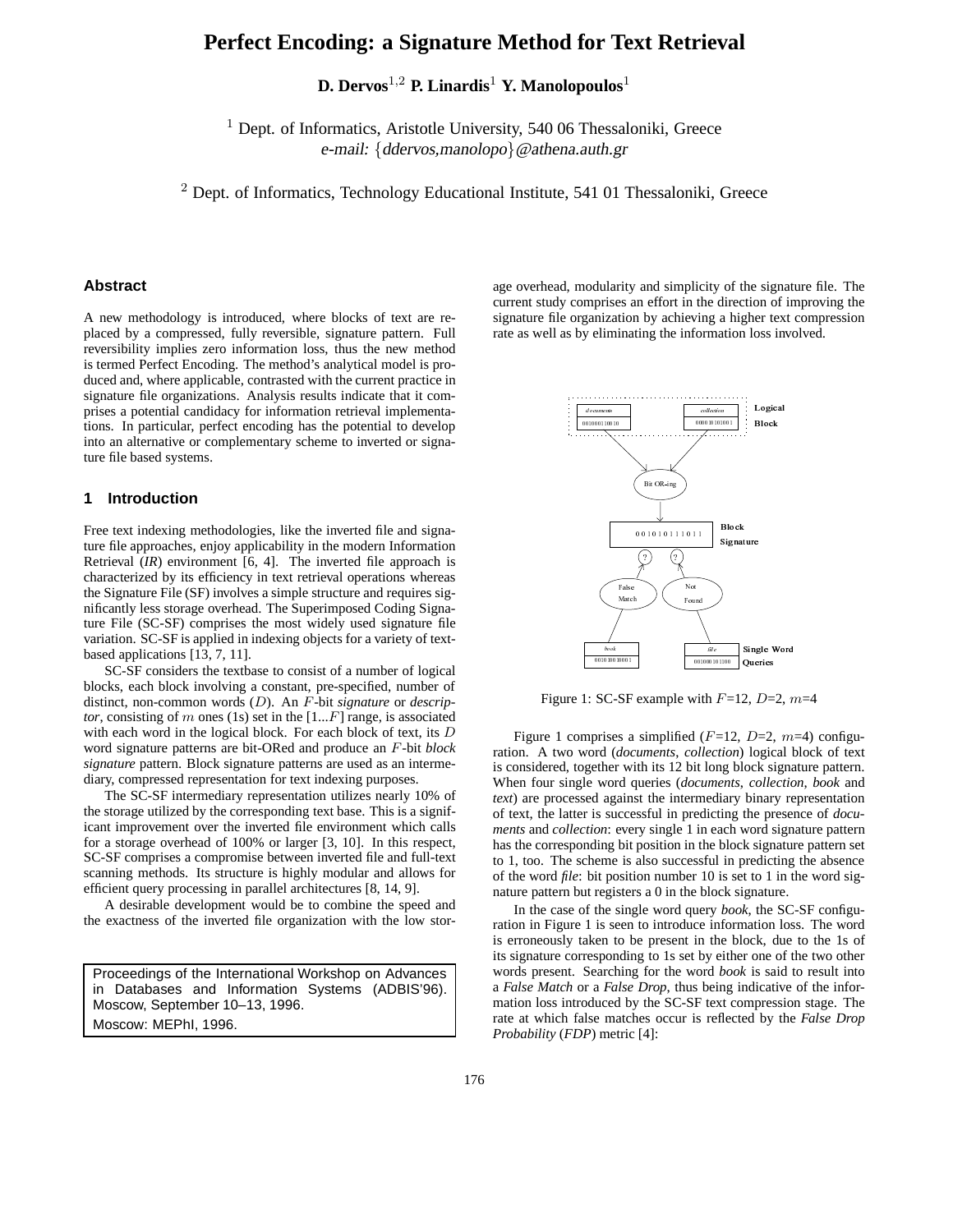#### $FDP = Prob$ {signature qualifies where block does not}

Alongside with the storage utilized by the signature file and the method's query processing efficiency, FDP comprises an important performance relating parameter for SC-SF. An increase in storage utilization decreases FDP and vice-versa.

SC-SF performs optimally when  $F$ ,  $m$  and  $D$  resume values which make Relation (1) hold true [3].

$$
F \times \ln 2 = m \times D \tag{1}
$$

When this happens, half of the binary positions in the average block signature pattern register an "1" value, the other half register a "0" value, and  $FDP$  is given by Relation (2) [12].

$$
FDP \approx 2^{-m} \tag{2}
$$

#### **2 SC-SF Vocabulary**

Under the SC-SF configuration, Relation (1) holds true and the scheme appears to able to "accommodate" a *potential* vocabulary of up to  $V_0 =$  F  $m$  $\setminus$ distinct word signature patterns. The latter

may safely be considered to be infinitely large in practice.

Let the average SC-SF block signature pattern involve  $x$  ones and  $F - x$  zeroes. Figure 2 shows the distribution of 1s for a typical (F=600, m=7, D=60) SC-SF configuration [2]. Analysis shows  $x$ to be very near the  $F/2$  value [10].



Figure 2: Distribution of 1s in the  $(F=600, m=7, D=60)$  block signature pattern

It is noted that  $F/2$  is usually much larger than m. This implies a very large number of potential distinct word signatures "present" in the average block signature pattern:  $D_0$  $F/2$ m  $\setminus$ . In practice, the number  $D$  of text words placed in each SC-SF block is much smaller than the number of detected word signatures  $D_0$ , i.e.  $D \ll D_0$ . As a consequence, SC-SF introduces information loss in the form of false matches/drops. For

example, for the SC-SF configuration in Figure 2 where 
$$
D=60
$$
,  
\n
$$
D_0 \approx \binom{F/2}{m} = \binom{300}{7}
$$
\n= 4.04E + 13.

 $= 4.04E + 13.$ <br>Let  $w_0$  be a word, randomly chosen from the  $V_0$  terms in the potential vocabulary. Relation (3) calculates the probability  $P_{w_0}$ for  $w_0$  to have its 1s match with 1s in the average block signature pattern.

$$
P_{w_0} = \frac{D_0}{V_0} \tag{3}
$$

As stated previously, the average SC-SF block signature pattern is one which is half-full with 1s. Each one of the 1s present in the word's signature patterns thus has a probability of 0.5 to match a 1 in the block signature.  $P_{w_0}$  is thus given by:

$$
P_{w_0} \approx \frac{1}{2^m}
$$
 (4)  
D.L. Lee, Y.M. Kim and G.Patel in [10] note that the number of

blocks containing the query term (true drops) is a parameter which may safely be ignored in single-level SC-SF configurations. This being the case in the current study, plus by having  $D \ll D_0$ , Relations (2) and (4) suggest that  $P_{w_0}$  is the well known false drop probability metric (FDP).

Let us assume that the actual vocabulary, herewith referred as the practical vocabulary, encountered in real textbases is of size  $V$ . The practical vocabulary will be a subset of the potential vocabulary defined by the  $\begin{pmatrix} F \end{pmatrix}$  $m$  $\setminus$ patterns, so  $V \leq V_0$ . Assuming a uniform distribution of the  $V$  real words over the  $V_0$  potential words as well as of the  $D$  terms amongst the  $D_0$  patterns in the average block signature:

$$
\frac{D}{D_0} = \frac{V}{V_0} \tag{5}
$$

Relation (5) suggests that when  $D \ll D_0$  then  $V \ll V_0$ . Thus, one may safely assume that SC-SF deals with a practical vocabulary which is finite rather than infinite in size.

Combining Relations  $(1)$ ,  $(3)$ ,  $(4)$  and  $(5)$ :

$$
V = D \times 2^{m} = D \times 2^{\frac{F \times \ln 2}{D}} \tag{6}
$$

Relation (6) allows for the calculation of  $V$  given the values for  $D$ and m.

Table 1 considers a number of SC-SF variations whereby  $F=60$  and lists the values of V calculated by Relation (6) next to  $V_0$  F m  $\setminus$ . Without compromising on the efficiency of SC-

SF, it is seen that as D becomes larger, the size of the real word vocabulary becomes smaller. Clearly,  $V_0$ , an infinitely large number for most practical applications, should not always be considered as the vocabulary size supported by SC-SF.

|       |                             | Vocabulary Size |              |  |
|-------|-----------------------------|-----------------|--------------|--|
| $\,m$ | D                           |                 |              |  |
| 21    | $\mathcal{D}_{\mathcal{L}}$ | 4194304         | $7.98E+15$   |  |
| 14    | 3                           | 49152           | $1.73E+13$   |  |
|       | 6                           | 768             | $3.86E + 08$ |  |
| 6     | 7                           | 448             | 50063860     |  |
| 3     | 14                          | 112             | 34220        |  |
| 2     | 21                          | 84              | 1770         |  |

Table 1: SC-SF vocabulary size dependency on  $D$  and  $m$  when  $F = 60$ 

An SC-SF configuration often used in real life applications is one where  $F=1000$ ,  $D=100$  and  $m=7$ . Utilizing Relation (6), the size of the corresponding practical vocabulary is of the order of 13,000. This value is much smaller than the potential word vocabulary for the configuration in question, i.e. F m  $\setminus$  $\frac{1000}{7}$ word vocabulary suffices for most practical applications: the num- $\setminus$  $= 1.94E + 17$ . However, a 13,000

ber of attributes is usually less than a few hundred in a formatted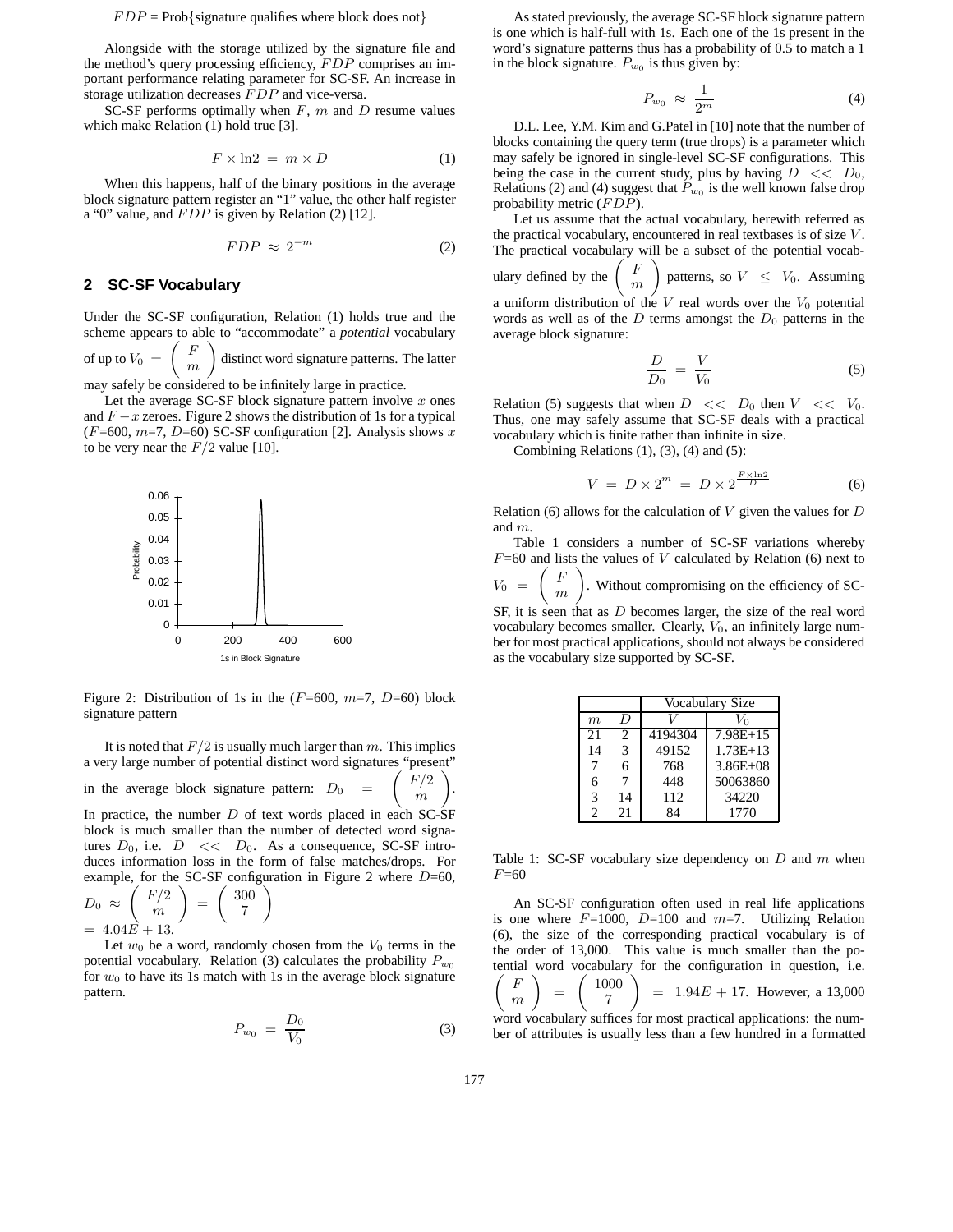database [4] and a vocabulary of 10,000 distinct terms is reported to correspond to a textbase of about 100,000 words [1].

## **3 Perfect Encoding**

A new methodology is introduced, termed Perfect Encoding (*PE*), whereby blocks of text are replaced by a compressed, signature like pattern. The method's analytical model is established in the sequel and, where applicable, contrasted with the current practice.

Unlike the classical superimposed coding approach (SC-SF), *PE* establishes a 100% accurate, fully reversible intermediary representation of the textual information. Text words are assumed to be taken from a vocabulary of large but finite size  $V$  (e.g.  $V =$ 30-100,000 words). Each word is mapped on a unique integer  $w_i$ in the  $[1...V]$  range, e.g. by using a perfect hash function [5]. In accordance with the analysis presented in section 2, the finite vocabulary assumption should not be considered as a drawback for *PE*.

Similarly to SC-SF, each *PE* logical block of text involves a fixed, predetermined number  $(D)$  of distinct, non-common words drawn from the vocabulary in question. The block is said to comprise a *message*, labelled by a unique *message number* M, where  $M \in [1, 2, ..., M_{max}]$ . Two messages differ for as long as there exists at least one word which belongs to only one of the corresponding blocks. The maximum number of messages encountered for a given  $(V, D)$  configuration equals the maximum message number  $M_{max}$ . Thus, the latter equals the number of times D items may be drawn from a population of  $V$ :

$$
M_{max} = \left(\begin{array}{c} V \\ D \end{array}\right) \tag{7}
$$

The minimum space required to encode each one of the  $M_{max}$ messages is  $F$  bits, such that:

$$
M_{max} = 2^{F} = \begin{pmatrix} F \\ 1 \end{pmatrix} + \begin{pmatrix} F \\ 2 \end{pmatrix} + ... + \begin{pmatrix} F \\ F \end{pmatrix}
$$
 (8)

Section 4 which follows shows perfect encoding to fully utilize the encoding capacity of the  $F$  bits long block signature pattern. Assuming a typical F=1000, D=100 configuration for *PE*, the size of the vocabulary supported is calculated to be of the order of 38,900 words. The latter is nearly 3 times larger than the one calculated for the corresponding SC-SF organization in section 2.

#### **4 PE Signature Creation and Query Processing**

Given the vocabulary size  $V$  and the blocking factor  $D$ , Relation (7) calculates the total number of distinct messages produced. In addition, each word is hashed on a unique word number  $w_k \in$  $[1...V]$ , where  $k=1,...D$  marks the position of the word in the block of text considered.

To construct the *PE* block signature pattern, the block is mapped on a message number  $M$  which is calculated by considering the D word numbers present. More specifically, the D word numbers are first arranged in descending order:  $w_D < w_{D-1} <$  $...$  <  $w_1$ . The subscripts are rearranged so that  $w_1$  and  $w_D$  correspond to the largest and the smallest word numbers present, respectively. The  $w_Dw_{D-1}w_{D-2}...w_1$  sequence of word numbers is taken to temporarily identify the corresponding message. Temporary message identifiers of this type are sorted in descending lexicographic order. Once sorted, the message with the "largest" temporary identifier is assigned message code number  $M=0$ , followed by message code number  $M=1$ , etc. The message which corresponds to the "smallest" identifier is assigned message code number  $M=$ 

 $\left( V\right)$ D  $\setminus$  $-1$ . Each message code number M is used to uniquely identify the message in question. The scheme produces the most compact form of block (message) signature.

For the *PE* method to efficiently construct the block signatures, message number  $M$  must be computable by means of an expression which involves the block's  $w_1, w_2, ..., w_D$  numbers. Relation (9) is the expression used for the message encoding scheme in question:

$$
M = \sum_{k=1}^{D} \binom{V - w_k}{k} = \sum_{k=1}^{D} \prod_{n=1}^{k} \frac{V - w_k + 1 - n}{n} \quad (9)
$$

For example, Table 2 lists *PE* message code numbers assigned to blocks in the case of a  $V=9$ ,  $D=4$  environment.

| Message Number           | Words in Message    |       |       |       |  |
|--------------------------|---------------------|-------|-------|-------|--|
| (M)                      | $w_4$               | $w_3$ | $w_2$ | $w_1$ |  |
|                          | 6                   |       | 8     | 9     |  |
|                          |                     |       | 8     | 9     |  |
| $\frac{2}{3}$            |                     | 6     | 8     | 9     |  |
|                          | $\frac{5}{5}$ 5 5 5 | 6     | 7     | 9     |  |
| $\overline{\mathcal{L}}$ |                     | 6     | 7     | 8     |  |
| 5                        | 4                   | 7     | 8     | 9     |  |
| 6                        |                     | 6     | 8     | 9     |  |
| 7                        |                     | 6     | 7     | 9     |  |
| 8                        |                     | 6     |       | 8     |  |
|                          |                     |       |       |       |  |
| 125                      |                     | 2     | 3     |       |  |

Table 2: *PE* message number assignment for  $V=9$ ,  $D=4$ 

Considering the seventh row in Table 2, one has  $w_4=4$ ,  $w_3=6$ ,  $w_2=8$  and  $w_1=9$ . Relation (9) calculates the corresponding M (message code number) value as follows:

$$
M = \begin{pmatrix} 9-9 \\ 1 \end{pmatrix} + \begin{pmatrix} 9-8 \\ 2 \end{pmatrix} + \begin{pmatrix} 9-6 \\ 3 \end{pmatrix} + \begin{pmatrix} 9-6 \\ 4 \end{pmatrix}
$$

Following the construction of the *PE* signature file, information is retrieved by considering a single word with word number  $q$  and by asking whether  $q$  is present in message  $M$ . The pseudocode in Figure 3 processes  $q$  against  $M$  and an exists=true outcome implies that  $q$  is one of the  $D$  words present in  $M$ . Appendix I refers to the principle behind the just introduced *PE* block signature construction algorithm.

The  $k_c$  term in Figure 3 is calculated (recursively) by:

$$
k_0 = 1;
$$
  
\n
$$
k_1 = 2;
$$
  
\n
$$
c' = c - 2^{U(c) - 1};
$$
  
\nif  $c - 2^{U(c)} \le 2^{U(c) - 1} - 1$  then  $k_c = k_{c'}$   
\nelse  $k_c = k_{c'} + 1;$ 

where  $U(x)$  symbolizes the floor of  $\log_2 x$ , i.e.  $U(x) = \lfloor \log_2 x \rfloor$ .

At this point, it should be noted that the present study does not emphasize on establishing the most efficient query processing algorithm for *PE*. Rather, it aims at outlining a new framework which achieves the highest possible compression of information without introducing information loss. In this respect, the relative performance of various signature file variations may be checked against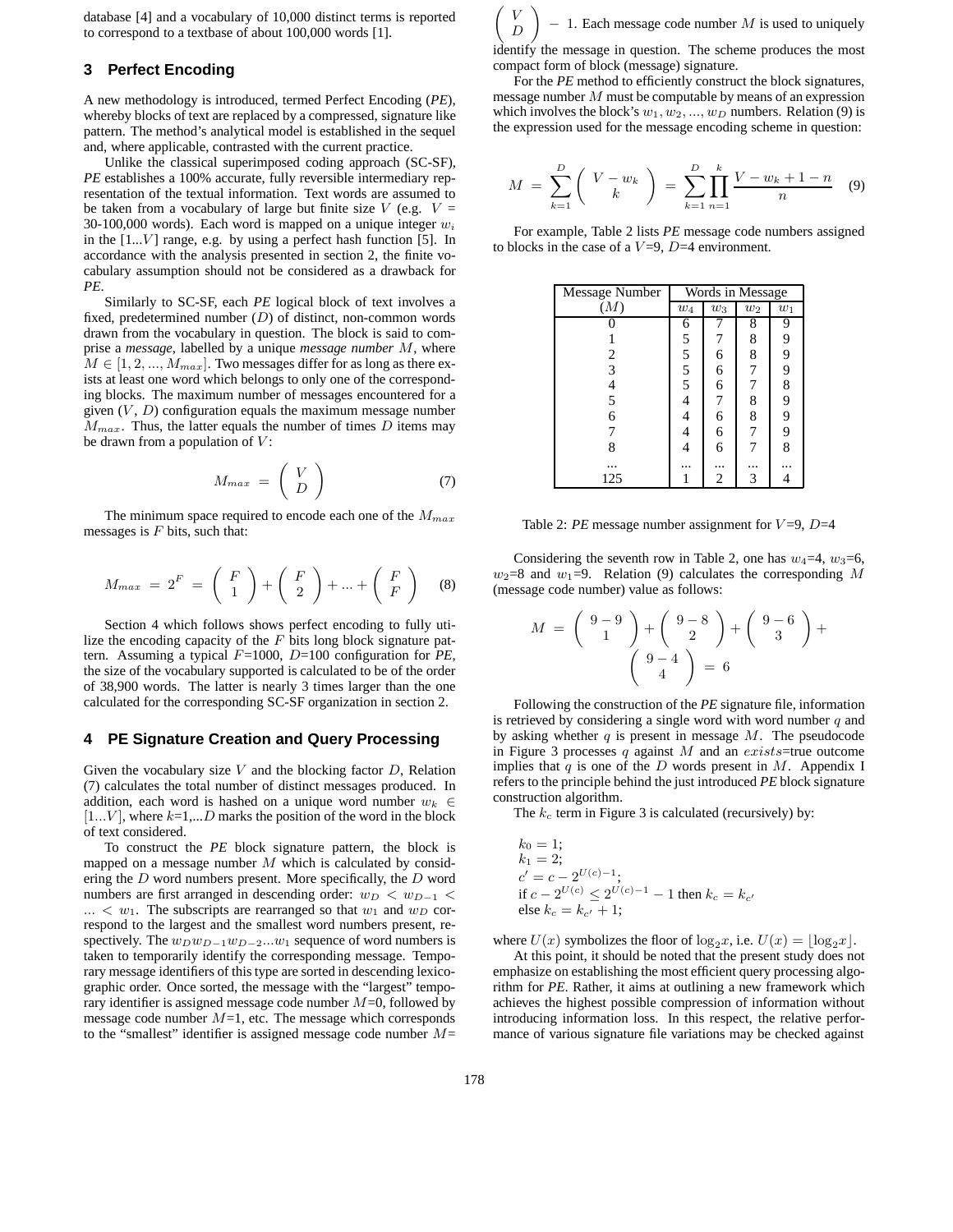$$
exists = false;
$$
\n
$$
current = \begin{pmatrix} V - q \\ D \end{pmatrix};
$$
\nwhile  $(current < M)$  and  $(current < \begin{pmatrix} V \\ D \end{pmatrix})$ \n
$$
\{a = 0;
$$
\nwhile  $(a < q)$  and  $(current < M)$ \n
$$
\{c = 1;
$$
\nrepeat until  $(c = 2^a)$  or  $(M < current)$ \n{calculate the  $k_c$  number;\n  $current = current + \begin{pmatrix} V - q \\ D - k_c \end{pmatrix};$ \n*exists = NOT exists;*\n $c = c + 1;$ \n
$$
a = a + 1;
$$
\n}

Figure 3: Query processing pseudocode for *PE*

that of *PE*. The *PE* framework may also be used as a guide for creating other, less efficient in storage utilization but faster than *PE*, information encoding/decoding methodologies of the signature file type.

## **5 Comparison: PE vs. SC-SF**

In the lines which follow, *PE* is considered next to SC-SF with regard to the storage overhead introduced as well as the efficiency in processing user queries. A plus for perfect encoding is that it introduces zero information loss. As a consequence, no full text scanning operation needs to be conducted during the query processing stage. Apart from the CPU overhead involved, this fact also implies additional storage savings as the textbase does not need to be present at the end user end in a network based realization.

## **5.1 Storage Overhead**

Let us refer to a message by the term *Perfect Encoding Block Signature* (*PE* signature) to differentiate it from the classical block signature which is termed *SC-SF Block Signature* (SC-SF signature). Let also  $S$  be the size, in bits, of the signature file for both the *PE* and SC-SF configurations. The signature file, together with the file of pointers marking the beginning of each logical block of text, comprise the total storage overhead. Let  $S_{Ovh}$  stand for the percentage of increase in storage introduced by the intermediary representation. Symbolizing by  $F$  the size of the block signature, by  $l$  the size (in bits) of the average word and by  $N$  the number of words in the document,  $S_{Ovh}$  is given by:

$$
S_{Ovh} = \frac{S}{N \times l} = \frac{\frac{N}{D} \times F}{N \times l} = \frac{F}{D \times l}
$$
 (10)

Relation (10) suggests that the  $F/D$  ratio may be interpreted as a quality measuring factor: for as long as  $F/D$  remains fixed,  $S_{Ovh}$  remains constant.

Perfect encoding starts differing from the classical signature file when one considers the dependency of  $S_{Ovh}$  on D. For the SC-SF method,  $F$ ,  $D$  and  $m$  comprise a set of design parameters. Furthermore, Relation (1) has been found to optimize  $S_{Ovh}$  and the false drop probability rate for SC-SF. Thus for SC-SF:

$$
S = \frac{N}{D} \times F \implies S = \frac{m}{\ln 2} \times N
$$
 (11)  
The right hand side of Relation (11) suggests that in the case of

SC-SF, S is independent of D.

In the case of *PE*, full utilization is made of the encoding capability inherent to the  $F$  bits long block signature pattern:

$$
F = \log_2 M_{max} \tag{12}
$$

Combining Relations (7) and (12):

$$
S = \frac{N}{D} \times F = \frac{N}{D} \times \log_2 \frac{V!}{D! (V - D)!}
$$

$$
= \frac{N}{D} \times \sum_{k=1}^{D} \log_2 \frac{V + 1 - k}{k}
$$
(13)

As it is derived in Appendix II, a  $D \rightarrow D + 1$  change results into a negative variation for S, namely  $\Delta S < 0$ . In other words, the larger the block size D becomes, the smaller is the *PE* introduced storage overhead.

From Relation (1) for SC-SF and Relations (7) and (12) for *PE*, *F* is plotted against *D* in Figure 4. The text base environment considered in this example consists of  $N=1000$  words, taken from a vocabulary of size  $V = 400$ . Two curves are plotted for the SC-SF scheme, one which involves word signatures with  $m=1$  and a second with  $m=7$ . The two SC-SF configurations are labelled  $SC - SF(m = 1)$  and  $SC - SF(m = 7)$ , respectively.



Figure 4: The  $V = 400$ ,  $N = 1000$  environment: block signature size dependency on block size for  $PE$  and  $SC-SF$ 

It is noted that the two SC-SF lines in Figure 4 do not extend past the  $F=V=400$  value. When  $F=V$ , it is simpler plus more efficient to map each word on a separate bit position in the block signature. Simpler because the number of bit positions in the block signature pattern equals the number of words in the vocabulary: one may thus establish a simple one-to-one correspondence between words in the vocabulary and numbers in the  $[1,...,F]$  range. This special case in considered in section 6 and results into a simple information encoding/decoding organization labelled *Exactly Reversible Signature File* (*erSF*.

The *PE* structure in Figure 4 is seen to utilize less and less storage  $(F)$  as  $D$  approaches the vocabulary size  $(V)$ . As expected, SC-SF( $m=7$ ) utilizes more storage than SC-SF( $m=1$ ). The latter achieves a text compression rate higher than that of the *PE* structure up to nearly  $D=250$ . However, both the SC-SF( $m=1$ ) and  $SC-SF(m=7)$  schemes introduce information loss (i.e. false drops), whereas *PE* does not. Quite rightly, the *PE* storage overhead drops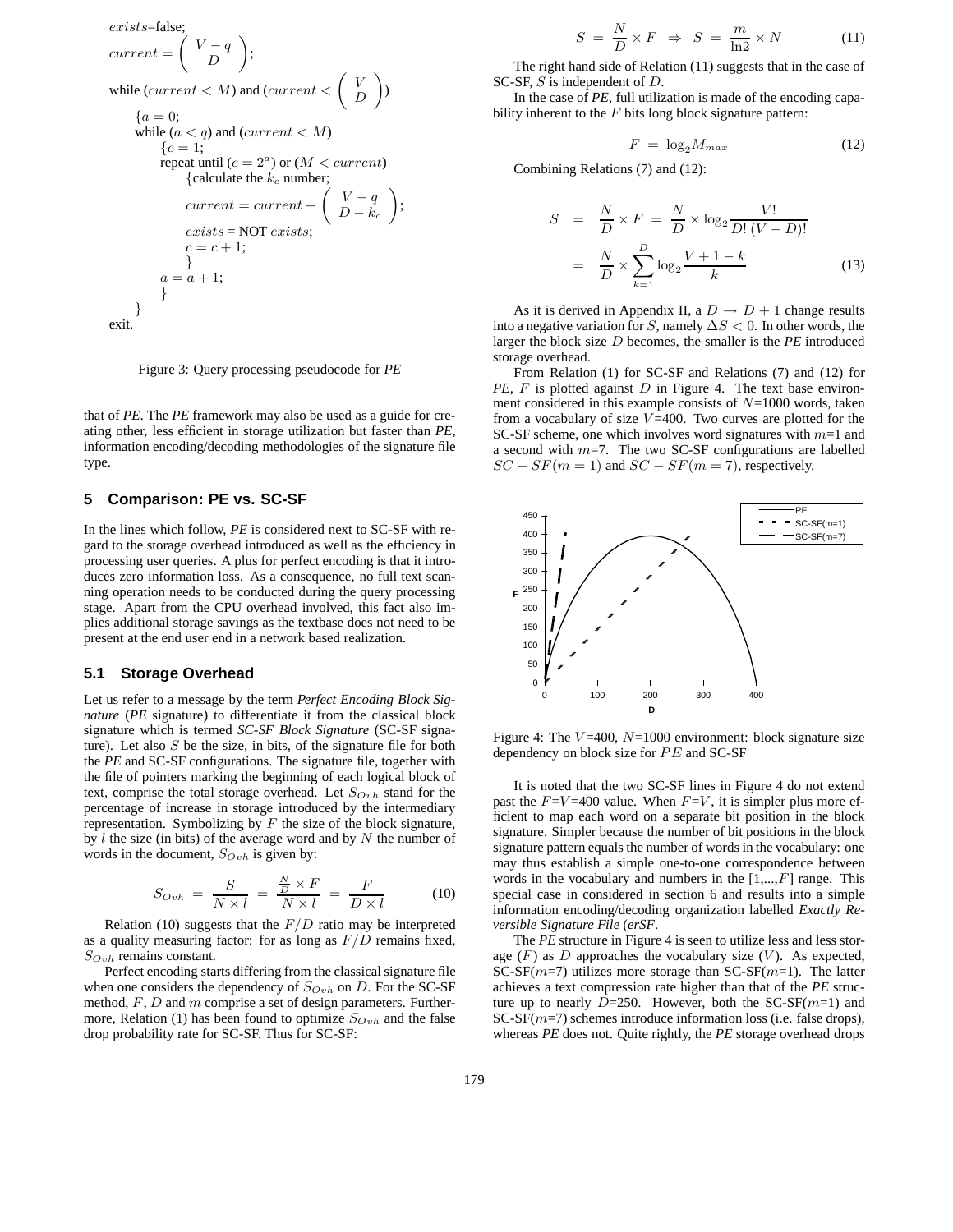to zero when  $D=V$ . When the block size equals that of the vocabulary, each block is sure to contain all the words: a fact which needs zero bits to be encoded.



Figure 5: The  $V=400$ ,  $N=1000$  environment: signature file size dependency on block size for PE, erSF and SC-SF

Figure 5 considers the environment used in the example of Figure 4. This time, the size of the signature file  $(S)$  is plotted against D. In the classical SC-SF configuration, Relation (11) suggests that S depends only on m and remains constant as D varies. The *PE* curve was produced by utilizing Relation (13). In accordance with the analysis,  $S$  decreases monotonously as  $D$  increases. Section 6 comments on the *erSF* curve shown in Figure 5.

#### **5.2 Query Processing Efficiency**

In the case of the classical SC-SF, the complexity of the query processing algorithm is linear with  $m$ , the number of bit positions set to 1 in the average word signature pattern. Moreover, one needs to take into consideration the extra processing overhead associated to full text scanning which is necessary in order to resolve the false drops present in the SC-SF output.

Perfect encoding involves no information loss but its query processing algorithm (Figure 3) is less efficient than that of the SC-SF structure. It is for this reason that perfect encoding is herewith presented as a framework for signature file organization rather than a methodology directly applicable in real life, as such. Section 5.1 presents a case where this approach pays off: *erSF* is seen to relate to zero information loss plus involve a simple signature file structure leading to SC-SF comparable query processing performance.

# **6 Exactly Reversible Signature File**

It is obvious that  $PE$  falls behind SC-SF in query processing efficiency. However, the exactly reversible signature file variation introduced in section 5.1 is indicative of the way  $PE$  may be considered as a framework for improving the performance of signature file organizations. The *erSF* structure efficiently encodes/decodes textual blocks into block signature patterns in a way which introduces zero information loss.

More specifically, it is more efficient to replace SC-SF by *erSF* for D values which are greater than or equal to the size of the vocabulary used. Let  $D_{F=V}$  be the value of D for which  $F=V$ . For the curves in Figure 4,  $D_{F=V}=278$  for SC-SF(m=1), and  $D_{F=V}$ =40 for SC-SF(m=7). Thus, the *erSF* structure encodes text with a direct word-to-bit position mapping mechanism when  $D=D_{F=V}$ . The storage overhead associated with the lookup table for the word-to-bit position mapping may be avoided by utilizing a perfect hash function.

The *erSF* storage utilization curve is plotted in Figure 5. Perfect encoding is seen to achieve a higher text compression rate when compared to erSF. However, it is worth noting that when D approaches the  $V/2$  value, the two curves converge to each other with *PE* always being better (lower S values) than *erSF*. Consequently, the *erSF* structure achieves a text compression rate which is nearly as good as that of the *PE* scheme when  $D \approx V/2$ . In contrast to the SC-SF structure, *erSF* involves zero information loss. This fact, together with the simplicity of its structure which implies efficient query processing, makes *erSF* a good choice for the  $D \approx V/2$  region. A scheme which would approach perfect encoding in other regions of D values, much like *erSF* does in the  $D \approx V/2$  region, comprises a desirable objective and a subject of further research.

# **7 Conclusion**

A new approach to information encoding and retrieval is introduced. Perfect Encoding (*PE*) is characterized by the following:

- A finite sized vocabulary of words is considered, this being the case in most practical applications.
- The method does better than the classical Superimposed Signature File (SC-SF) by (a) involving a fully reversible signature pattern, (b) achieving a higher degree of information compression and (c) supporting a larger vocabulary of distinct terms in practice.
- The scheme comprises a framework for measuring the performance of signature file based information encoding structures. For when  $D \approx V/2$ , a simple *PE* variation is introduced which is shown to achieve better performance than that of SC-SF.

Provided that its efficiency at the query processing stage is improved, perfect encoding has the potential to evolve into an alternative or complementary scheme next to the currently used inverted or signature file based information retrieval realizations.

### **Appendix I**

Upon close inspection, the example of the  $PE$  message encoding scheme in Table 2 involves  $M$  value regions which alternate into containing and not containing a given word. For example, considering the single word query  $q=4$ : M numbers in [0,4], [15,24], [35,44], etc. correspond to blocks which do not contain  $q$ , whereas the blocks encoded by  $M$  numbers in [5,14], [25,34], etc. contain the word in question.

Table I-1 considers the case where  $q=6$ ,  $V=9$  and  $D=4$ . It presents the  $k_c$ ,  $C_{k_c} = \begin{pmatrix} V-q \\ D-k_c \end{pmatrix}$  $D - k_c$  and *exists* values calculated and used by the  $PE$  query processing algorithm in Figure 3. Also listed is information with regard to the  $w_4$ ,  $w_3$ ,  $w_2$  and  $w_1$  (word) values present in the corresponding M range numbers.

Table I-1.  $q=6$  presence/absence for the  $PE$  encoding scheme in Table 2.

# **Appendix II**

From Relation (15), when D increases to  $D+1$  the change of S is:

$$
\Delta S = \frac{N}{D+1} \sum_{k=1}^{D+1} \log_2 \frac{V+1-k}{k} - \frac{N}{D} \sum_{k=1}^{D} \log_2 \frac{V+1-k}{k} =
$$